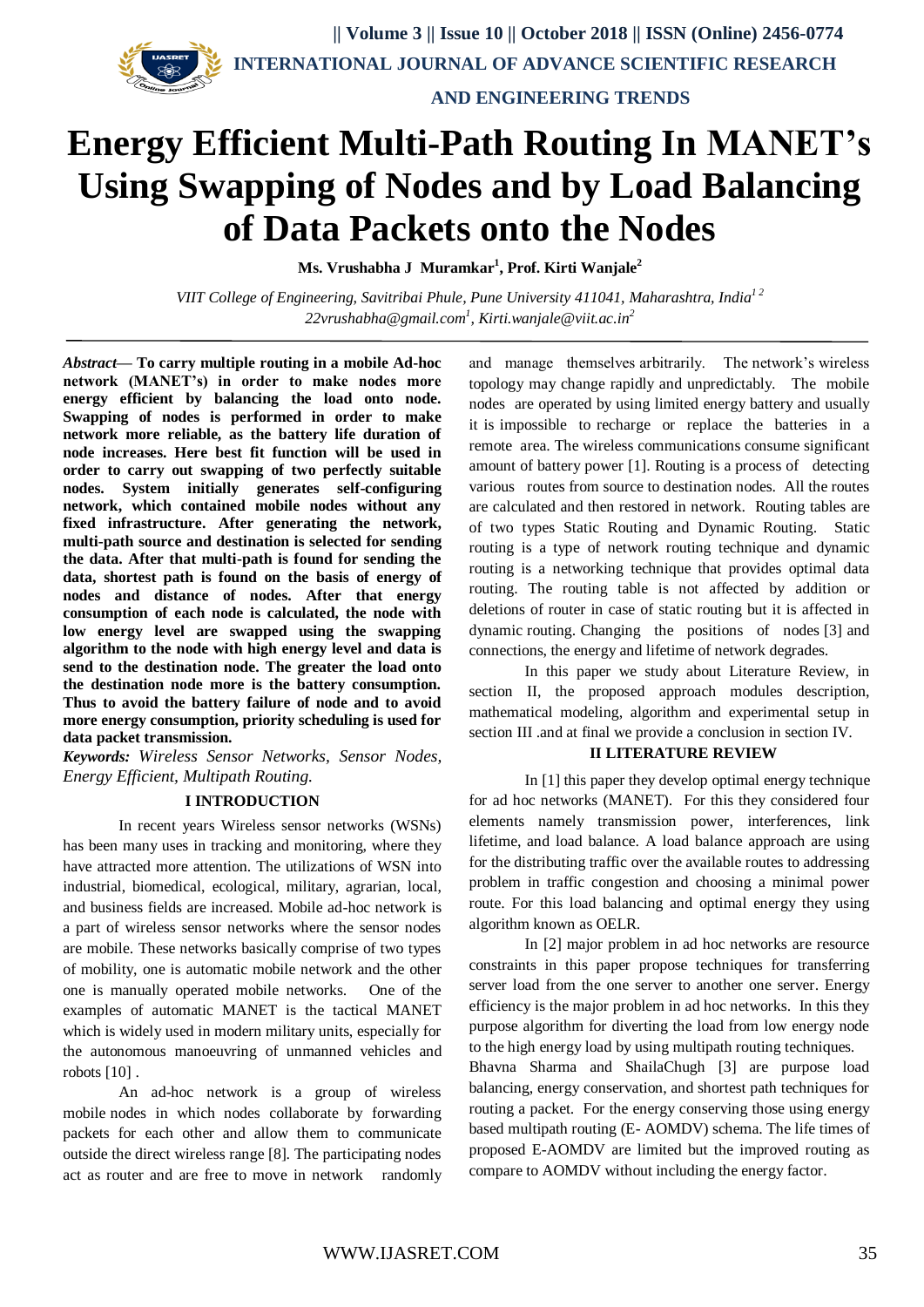

# **AND ENGINEERING TRENDS**

Jiangtao Yin, Xudong Yang [4], they presents a priority queue scheduling algorithm named as energyefficient and load balanced queue scheduling algorithm (ELQS) for Mobile Ad Hoc Network (MANET. For reducing heavy traffic load they are considered parameter such as capacity cost, a function of one mobile node's congestion level and energy usage, and it is divided into three different phases Min and Max two thresholds. Results are show that ELQS decrease the network transmission delay.

Xiaoying Zhang and AlaganAnpalagan [5], they propose energy-aware load-balanced routing (EALB) algorithm for increasing packet delivery ratio. And it reduces the delay and prolongs the network lifetime in heavy load networks. EALB achieves higher PDR, lower delay and longer network lifetime than traditional AODV and DSR in the network with heavy traffic load.

MANET (Mobile Ad-hoc Networks) is useful in many practical scenarios since it provides multi-hop communication without wired infrastructure. However, there is a problem that the communication performance of a flow may be easily degraded by even a single local congestion on the whole path. A solution for the problem is to use a detour path that avoids the local congestion. However, to this end, the detour paths should not use the nodes in the congested area, which is in fact relatively large due to the nature of radio waves. In the current state of the art, we do not have such alternative-path computation algorithms. In this paper, we propose an algorithm and a routing scheme to compute and utilize detour paths adaptively according to the network traffic conditions. Through evaluation, we show that the proposed scheme improve the communication performance by using the detour paths in practical network scenarios [6].

In [7] designed a new algorithm using the combination of Ad-hoc on Demand Distance Vector (AODV) and Cross layer design approach. It is referred as Congestion Control AODV (CCAODV) approach. It is used to avoid link break in MANET. Received signal strength is used as cross layer design parameter. The CCAODV protocol creates strong and stable route by using signal strength of node. The signal strength mainly depends on the parameters like transmission power of node and distance between two nodes. The cross layer design approach is tested by using Ns 2.35 simulator and compared with the AODV routing protocol.

Wireless Sensor technology is one among the fast emerging technologies in the current scenario and it has wide range of application also which has small sensors with minimum communicational and computational power. Depending on the overhead of a node, the energy consumption varies with each other. This leads to the nonniform distribution of the energy which in turn degrades

the performance of the whole network. Swap Rate algorithm (SRA) is used for detecting the low level energy node. In addition, the nodes are detected even during the other network interruptions. In the recovery method, the node in its vicinity will detect the low level energy node position and it will update to sink node which in turn sends nearby node that has good energy level to recover the node. It will replace the node and finally the data transmission will be taking place without any obstacles to achieve the reliability in the network [8]

In paper [9] ,for unmanned autonomous maneuver network author present architecture of the MACand Network layers of tactical MANET. It provides the multi hop ad hoc network.

# **III PROPOSED APPROACH**

#### *A.* **Proposed System Overview**







*Figure 2 System design*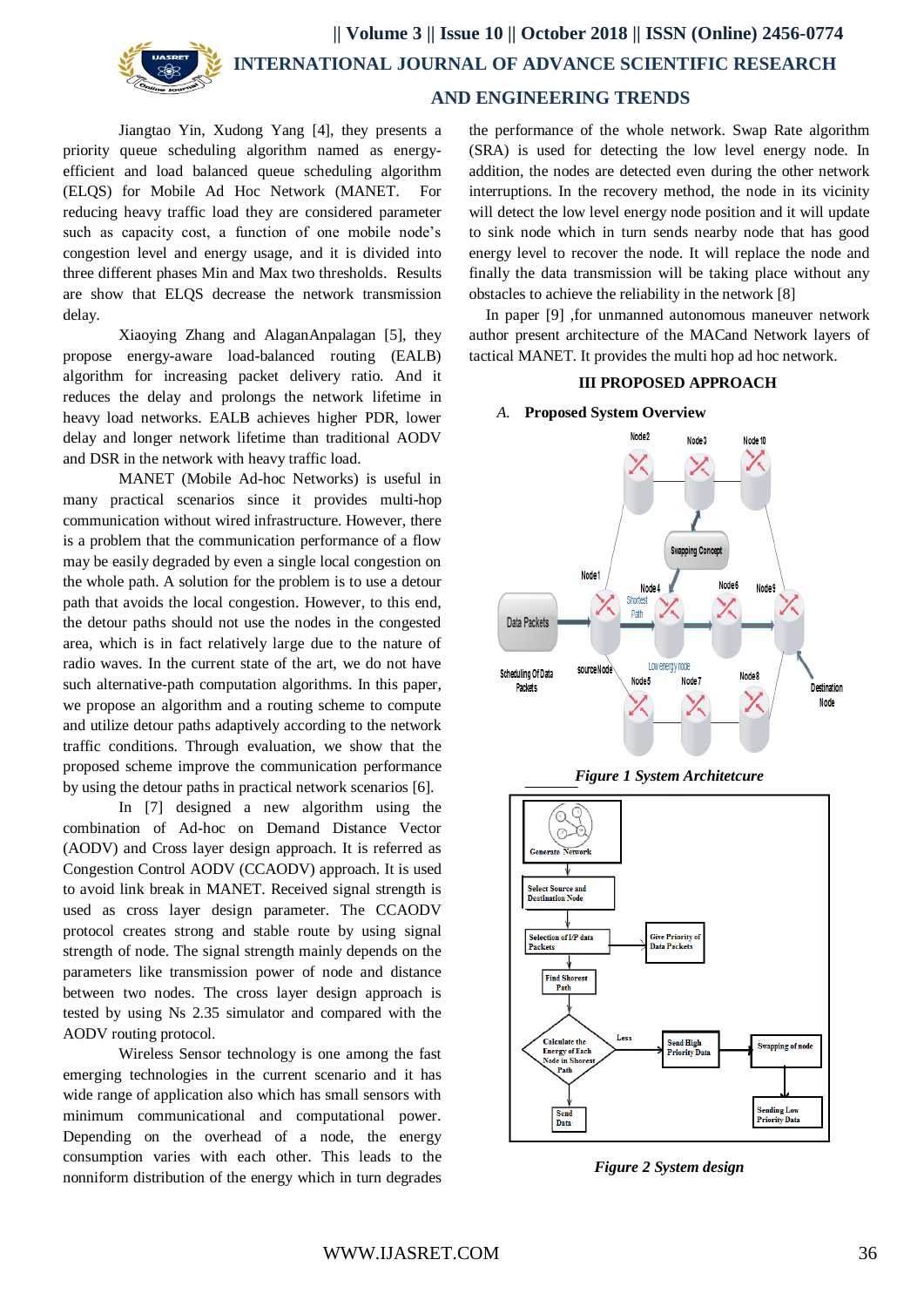**|| Volume 3 || Issue 10 || October 2018 || ISSN (Online) 2456-0774 INTERNATIONAL JOURNAL OF ADVANCE SCIENTIFIC RESEARCH** 

# **AND ENGINEERING TRENDS**

Techniques used to implement this system:

# *1. Network Generation*

Initially random network is generated; node position in random network is not fixed.

*2. Select Source and Destination Node*

Network creation the selection of source node and destination node.

# *3. Find the Path*

 Depend on the source node and destination node generates the multiple paths from source node to destination node.

# *4. Search Shortest Path*

Next step is to search the shortest path among the multiple paths to send data.

# *5. Energy Value Calculation*

After finding shortest path calculate the energy of each node of shortest path, if node energy is sufficient to data transfer then data transfer from source to destination here for this use low priority data and high priority data

# *6. Swapping of Node*

If node energy is not sufficient to data transfer then checks the neighbor path node energy, if there is sufficient energy to data transfer then swapping of node is perform.

*7. Send Data*

After selecting the shortest path with energy efficient node then send the data from source node to destination node.

# *B.* **Algorithm**

a) Algorithm 1: Multipath Route energy base route for Load Balancing Algorithm

1. Set M Mobile Node's

- 2. Set S sender and R receiver Node
- *3.* Set Initial Energy = E // *for all node energy is different value*
- 4. Broadcast Route

```
{
```
If (route from S to R found)

{ Check High Priority Route;

```
If (route \Rightarrow 1)
```

```
{Find (energy of each route && energy > 0)
   Select High Priority Route //shortest path
   Send high priority data 
   }
    }
Else {route unreachable}
```

```
 }
```
5. Send data through selected path

# *C.* **Mathematical Model**

Input - Wireless Link Model with N number of nodes. Output- Energy efficient and load balancing network

# **Process 1:**

Calculate capacity of wireless link

 $c(1) = W(1) \log_2(1 + (1))$ where, w(l)= Channel bandwidth at link l  $\theta$ (I)=SINR

$$
\theta(l) = \frac{G(T(l), R(l)P(l))}{\sigma_{R(l)} + \sum_{m:m \neq l} P(m)G(T(m), R(l))}
$$

 $\sigma_{R(l)} = \sigma_{R(l)}$ =P(l) =transmission power at node T(l),

 $G(T(1),R(1)) =$  path gain between the transmitter and receiver **Process 2:**

Find Path:

1) Dijkstra():

create vertex set Q

**for each** vertex v in Graph:

 $dist[v] \leftarrow INFINITE$  Unknown distance from source to v prev[v] ← UNDEFINED Previous node in optimal path from source

addv to QAll nodes initially in Q (unvisited nodes)

 $dist[source] \leftarrow 0$  Distance from source to source **while**Q is not empty:

 $u \leftarrow$  vertex in Q with min dist[u] Node with the least distance will be selected first

removeu from Q

**for each** neighbor v of u: where v is still in Q.

 $alt \leftarrow dist[u] + length(u, v)$ 

**if**alt<dist[v]: A shorter path to v has been found

 $dist[v] \leftarrow alt$ 

 $prev[v] \leftarrow u$ 

**return**dist[], prev[]

2) By using Dijkstra's algorithm + Energy factor  $d(S,R)=v$  from S to R with minimum distance and

 $v \in V$  and P(l) is high.

S=Sender

```
R=Receiver
```
v=vector

V=all vector in graph

# **Process 3:**

Calculate transmission power

P=(P(l)................P(L))<sup>T</sup>

P= power vector i.e transmission power for each link L=number of links in the network.

#### **Process 4:**  $P > FP + b$

where FP= Interaction power vector b=bandwidth is  $(b(1)$ ..........b(1)<sup>T</sup> **Process 5:** Mobility factor: d

Time  $MF=P(mV)^2$ m= Mass V=Velocity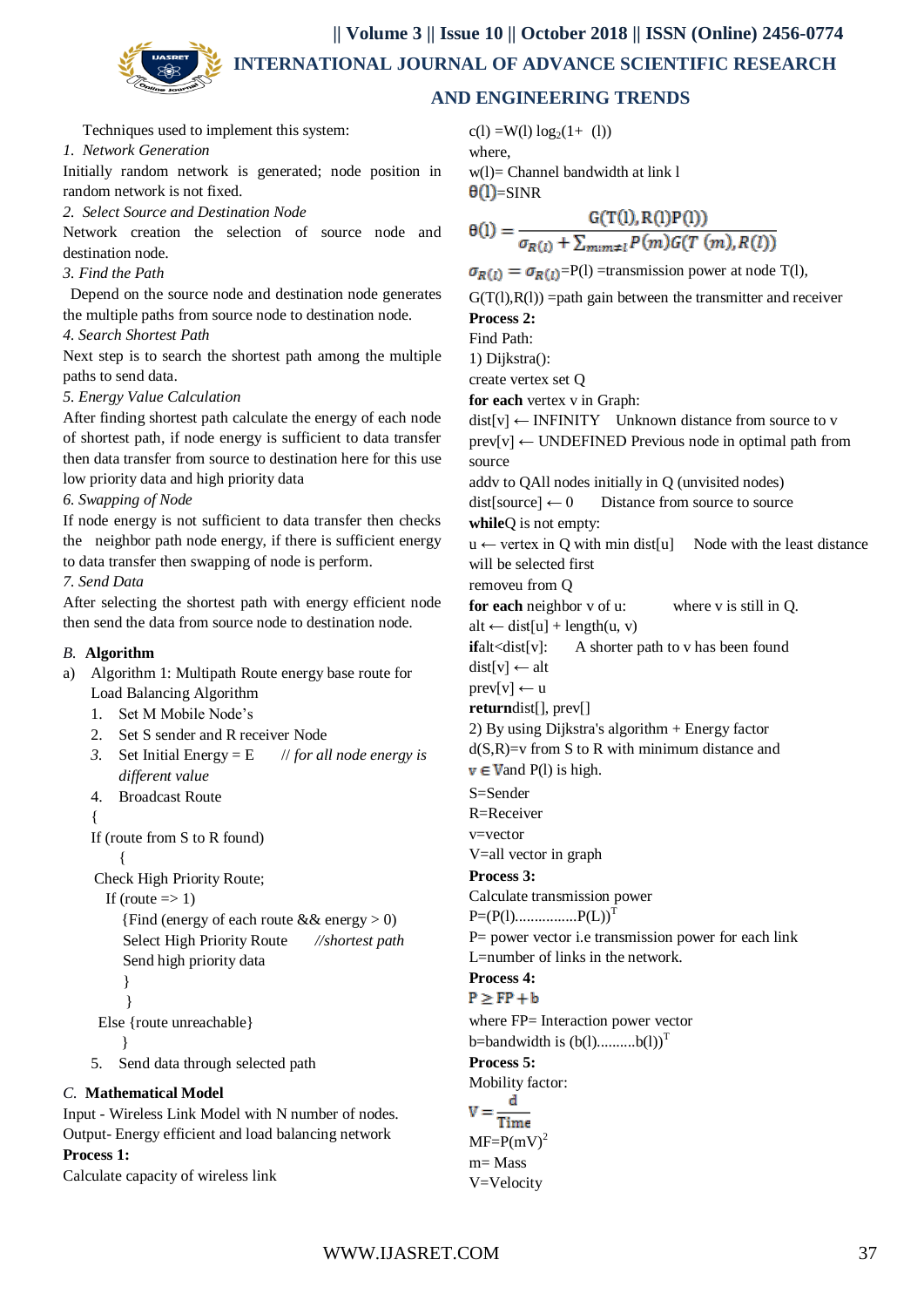

# **AND ENGINEERING TRENDS**

P<sub>r</sub>=Power required for mobility at time T to V. **Process 6:**

Load Balancing:

• Send high priority data.

 $RET = min (LET<sub>i</sub>, s........... LET<sub>jin</sub>)$ 

S= Source path P

 $i=\{i, i_2,...,i_n\}$  Set of upstream to node j

RET= Active path that j support during time period P.

• Low priority data

Calculate number of active path for any node  $+1 \in P$  $RET_{i+1}$ 

$$
RET_{j+1} = \max\{N^{act\ P} \times \frac{N}{RET_i}, N_{j+1}^{act\ P}\}
$$

 $N_{i+1}^{\text{act }p}$  Number of active node with power vector

Success:  $0 \le P \le P^{max}(l)$ 

Failure:  $P > P^{max}(I)$ 

*D. Algorithm*

1) Deployments of nodes N(n).

2) Select source  $S(n)$  to destination node  $d(n)$ 

3) Select i/p data packets DP(n)

4) Give priority to data packets DPH(n), DPL(n)

 $DPH(n)$ = High priority to data packets

 $DPH(n)=Low$  priority to data packets

5) Find the shortest path from multiple path

SP(n);

6) calculate threshold energy  $ET(n)$  to send data to next instant.

 $ET(n)=Distance/Energy =D/E(n)$ 

7)If node energy  $E(n) = ET(n)$ 

Data packet send to destination

else

find the neighbor high energy node EN(n)

8) high priority data packets DPH(n) send through Existing path i.e shortest path.

9) Swapping of node

 $E(n)=ET(n)$ 

10) Low priority data DPL(n) send through nearest path except shortest path.

## **IV RESULT AND DISSCUSION**

# *A.* **Experimental Setup**

The system is built using Java framework on Windows platform. The Net beans IDE are used as a development tool. The system doesn't require any specific hardware to run; any standard machine is capable of running the application.

#### *B.* **Expected Result**

In this section we discussed about the energy consumption of the network for the proposed system and existing system. Energy of network is calculated as:

ETX (l, d) = ETX-elec (l) + ETX-amp (l, d) =

$$
\begin{cases} E_{elec} * l + \varepsilon_{fs} d^2 * ld < d_0 \\ E_{elec} * l + \varepsilon_{amp} d^4 * ld < d_0 \end{cases}
$$

In this section shows the energy calculation by using the above formula for different number of nodes. We plot graphs for all the different values shows in figure 3.

In this graph we are comparing energy consumed by each node which is in shortest path. As we can see from experiments the ADDV model consumes more energy. They can not consider the mobility of each node.

In swapping + Priority the energy consumption is low as we consider the mobility of node before replace the dead one.

Energy Required For Each Node Which Is In Shortest Path Is Compared

# 1. AODV2.Swapping +Priority Scheduling<br>**Energy Consuption AODV Vs Swapping+Priority Sheduling**



**Figure 3: Energy Consumption Graph**

Fig 4 Shows that Energy Graph For Only Swapping Of Node System. Proposed system are more accurated than the existing system.

In this graph we are showing the energy of each node. Whichnis in shortest path beforen data sending and after swapping + Priority data sending.

#### Energy Graph Swapping+Priority Of Nodes



**Figure 4. Energy Graph**

From the experiment as we can see we consider the  $distance + Mobility + data size, the energy consumption is less,$